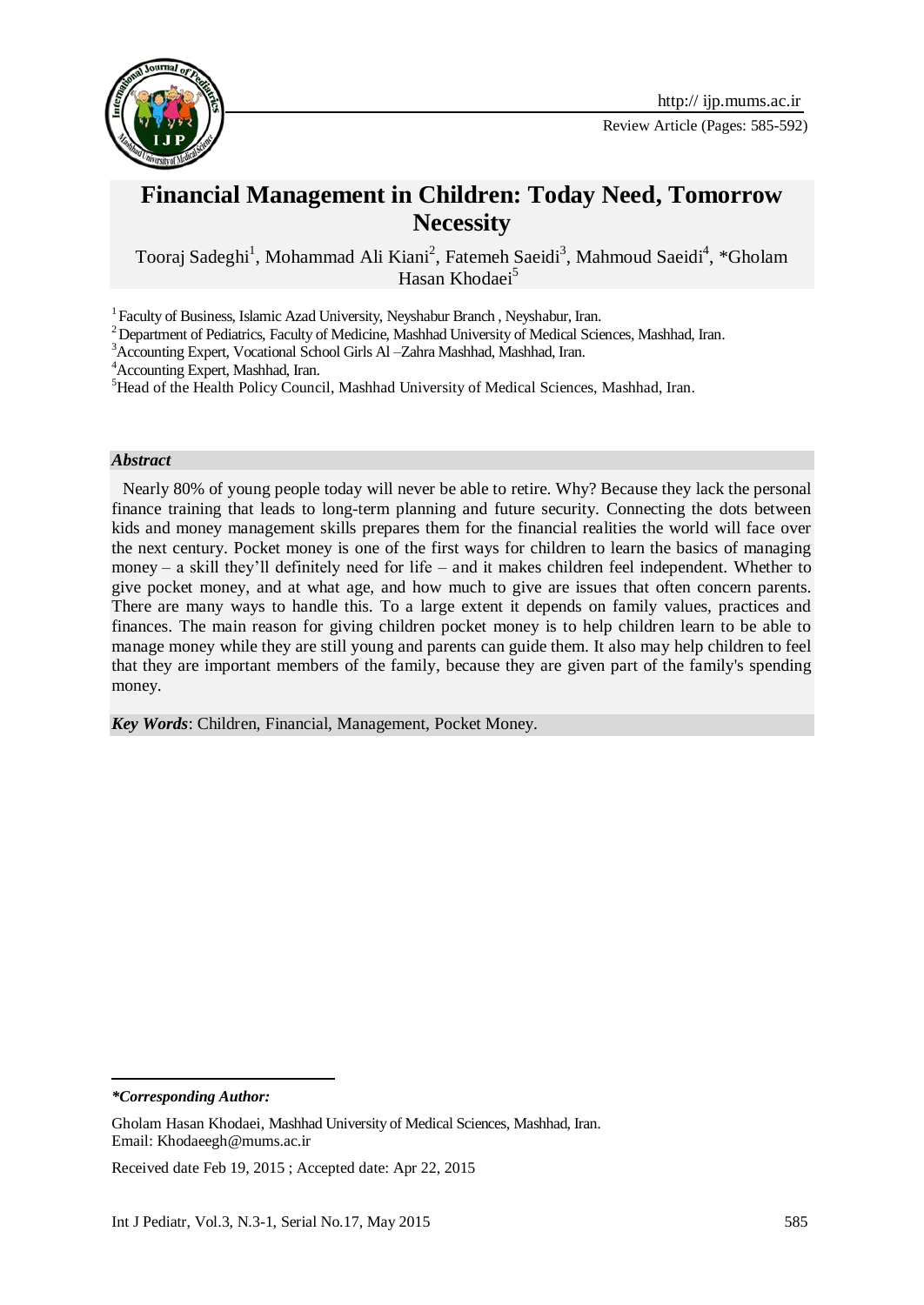## **Introduction**

The subject of money can often be a contentious one as it is tied to emotions. Parents often find it difficult speaking to their children about money because they assume that their children will not understand the context in which the subject is raised. Because children do not earn money and are not self-sufficient, their parents often feel that the issue of money is something their children will learn as they become part of the work force. However, whether or not your child is financially literate will play out later in life, often dividing those who will be financially independent and those who may inevitably be forced to rely once again on their parents for financial support. The recent recession has raised many questions for adults about how they view money and how they handle it. It has also raised questions on how children can be taught from a young age to become more financially astute citizens. In fact, many schools in developed countries have now been forced to include financial management in their curriculum at the request of parents. In South Africa, there is lack of a saving culture, which has proved economically crippling for many adults who simply did not know any better  $(1)$ .

Financial planners and advisers agree that in order to get a clear understanding of the value of money, children have to work with money. While it can't be prescribed as to whether or not to pay your children for chores done or give them a straight allowance, it is certain that having money regularly will allow your children to work with money and begin to have a value for it. Those who favour paying children for chores done believe that it will build a work ethic in children, teaching them the value of work in proportion to the wages earned. Others believe that children should do chores without having earnings attached them. This, they believe, will teach children the importance of cultivating a culture of self-dependence and a work ethic not necessarily attached to money, while an allowance will help them to develop financial literacy and varying attitudes to money. If children want to earn extra money, it is plausible to ask them to do extra chores apart from their regular chores, for which they can be paid (2- 5).

Once children have money in their hands, it becomes important to show them how to spend it wisely. Normally, children are given a weekly allowance and with the guidance of their parents, taught how to budget the amount as an adult would. Smart parents know that there must come a time when they need to start teaching their children about the value of money. But when is that time? How much should you give? How do you get a balance between doing jobs around the house for money and just helping out? Pocket money is one of the first ways for children to learn the basics of managing money. Children learn their attitudes towards money from home and from watching you. Giving pocket money helps children feel independent and creates the opportunity to teach children about spending thoughtfully and saving. It helps teach children about making choices, saving up and waiting for things they want. All skills they'll definitely need for life. Your child is ready to learn about money when he or she understands that you need money to get things from shops  $(1, 4-6)$ .

## **Materials and Methods**

The current study is a review survey which was conducted to evaluate of children's financial management by studying WHO website, UNICEF website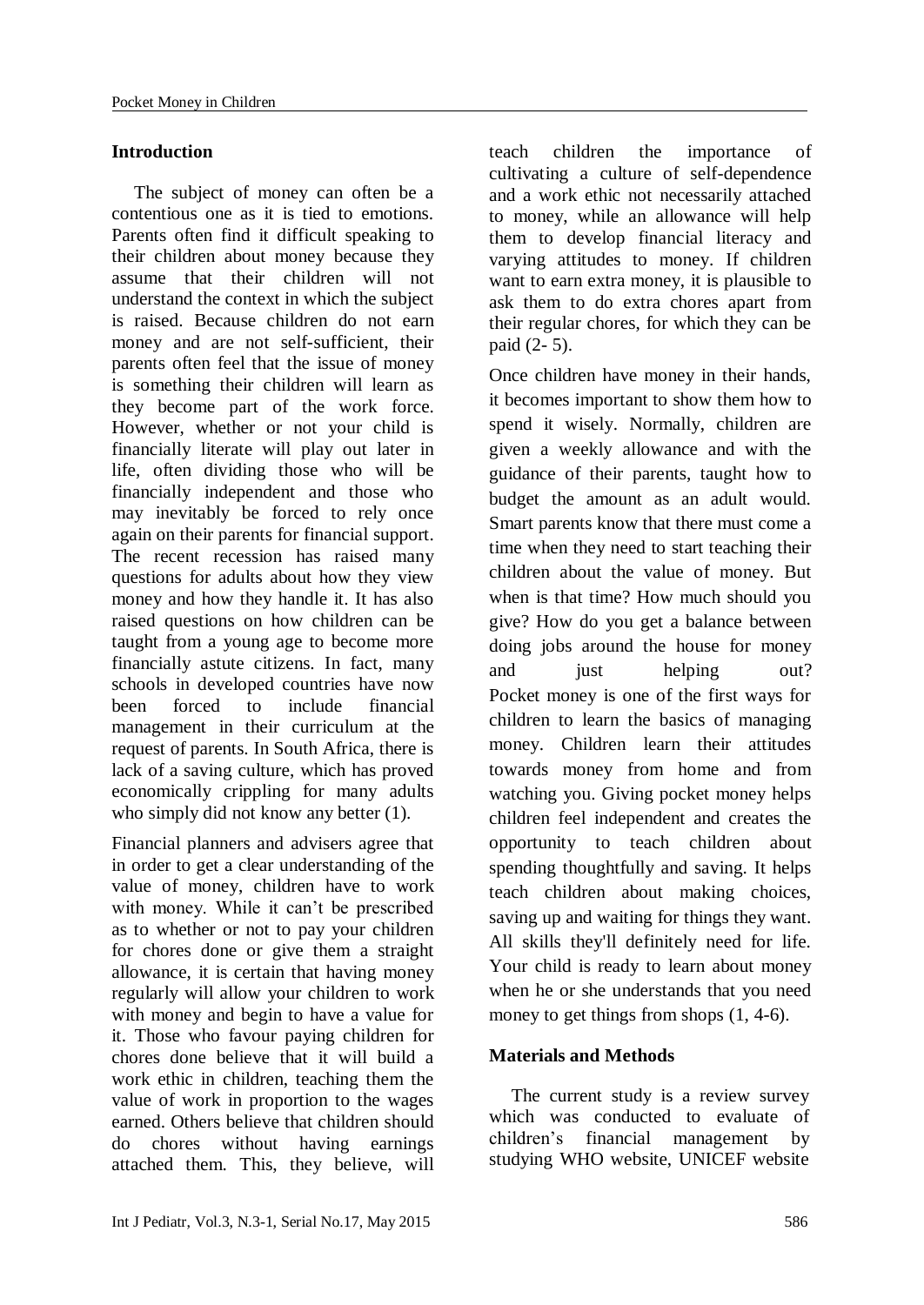and scientific texts about this subject. To evaluate the texts, the singular or combination forms of the following keywords were used: "Pocket money", "Management", "Children", "Parents" "Financial" and "Handle".

To evaluate the electronic databases the following websites were searched: Google, Ministry of Healthcare, Google Scholar, Scopus and PubMed. Also, library search was performed by referring to the journal archives of libraries, and evaluating the available Persian and English references, and also articles of research-scientific journals, and articles of the annual seminar of Pediatrics, Mental health of children and Family and child health.

## **Results**

## *Pocket money basics*

1. Generally, children learn their attitudes towards money from home.

2. Giving pocket money creates the opportunity to teach children about spending thoughtfully and saving – and even the consequences of misplacing money, losing it, betting or giving money away.

3. Regardless of the amount of money, giving pocket money to children as young as four or five years helps them to begin learning about money management.

4. Pocket money also helps teach children about having to make choices, saving up and waiting for things they want.

5. Letting your children make a few mistakes like spending all their hardearned savings, originally earmarked for a hot-wheels car, on fake tattoos instead – is part of the learning process. But it's OK to put limits on what they spend their money on. For example, you might discourage them from buying bubblegum or lollies if that interferes with their appetite for nutritious food or you want to protect their teeth from decay.

## *Learning about money*

Your child learns a lot by watching you and how you deal with money. Spending, saving, withdrawing or donating money – they're all chances to teach your child more about the basics of money management.

### *As children get older, you can teach them about:*

- The value of money: the relative price of things;

- Spending: accepting that money is gone once it's spent;

-Earning: understanding that earning money can be hard work, but usually that's the only way to get it;

**-** Saving: using short-term and long-term goals;

**-** Borrowing: understanding the importance of repaying borrowed money.

## *How much pocket money?*

This depends on your circumstances and what you think is a reasonable amount. As long as your child understands how much he will get (and how often), he can start learning how to use the money well.

## *Base your decision on:*

- What your family budget will allow;

- What you expect pocket money to pay for  $-$  if you expect it to cover things like transport, lunches and savings, you might need to give a little more;

- How much pocket money your child's friends get.

## *Tips on giving pocket money:*

Here are some pocket money tips:

 $\triangleright$  Explain to your child what pocket money is for and what it's not for.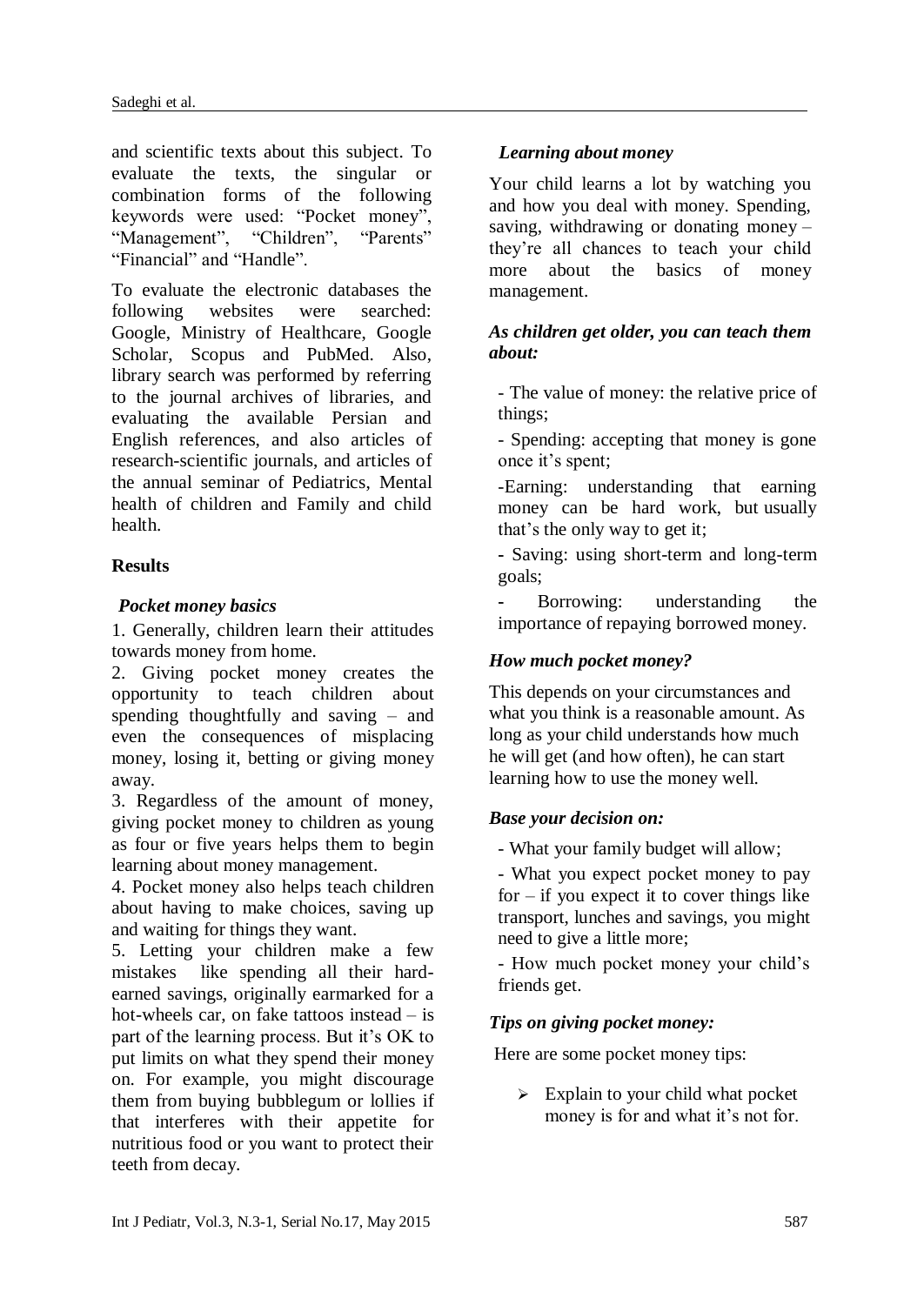- $\triangleright$  Pay what you can afford, regardless of what other parents (or your child!) might advise.
- $\triangleright$  Pay it on a set day.
- $\geq$  Set up a number of jars to help your child divide his money – for example, one jar for small things he wants now and one for saving towards bigger things.
- $\triangleright$  Put saved money in a dedicated container, such as a glass jar or a money box. Seeing the level grow helps highlight the achievement of being a good saver.
- $\triangleright$  Try not to give payment in advance.
- $\triangleright$  If pocket money is to cover entertainment, talk about what kinds of entertainment.
- $\triangleright$  Try not to supplement pocket money – it's all about teaching your child to live within her means (2, 3, 5-11).

## *There are two types of pocket money:*

- **Earned:** The earned money is dependent on them doing their jobs. If they fail to do them, then they lose out on the allowance. Be specific about the jobs and behaviour that this 'contribution' expectation includes. E.g. Setting the table, picking up your own toys, using lovely manners, looking adult friends in the eye and saying hello). So, if they earn it they get it, if they don't earn it, they don't get it. You can not take the earned money away from them for other misbehaviour.
- **Unearned, just for being part of the family:** The unearned money, on the other hand, can be docked for any misdemeanor, since they are not 'contributing' to the family in a positive way.

## *An allowance that is or isn't tied to chores?*

- Financial planners and advisers agree that in order to get a clear understanding of the value of money, children have to work with money. While it can't be prescribed as to whether or not to pay your children for chores done or give them a straight allowance, it is certain that having money regularly will allow your children to work with money and begin to have a value for it.
- Those who favour paying children for chores done believe that it will build a work ethic in children, teaching them the value of work in proportion to the wages earned.
- Others believe that children should do chores without having earnings attached them. This, they believe, will teach children the importance of cultivating a culture of selfdependence and a work ethic not necessarily attached to money, while an allowance will help them to develop financial literacy and varying attitudes to money. If children want to earn extra money, it is plausible to ask them to do extra chores apart from their regular chores, for which they can be paid (3, 12, 13).

## *How to make pocket money work*

- Pocket money doesn't have to be given weekly. If you think you'll find it hard to keep track of who's had what, particularly if you have a bigger family, it might be better to give pocket money monthly, perhaps on the first Saturday of each new month.
- Decide what you consider a 'non essential' - what comes out of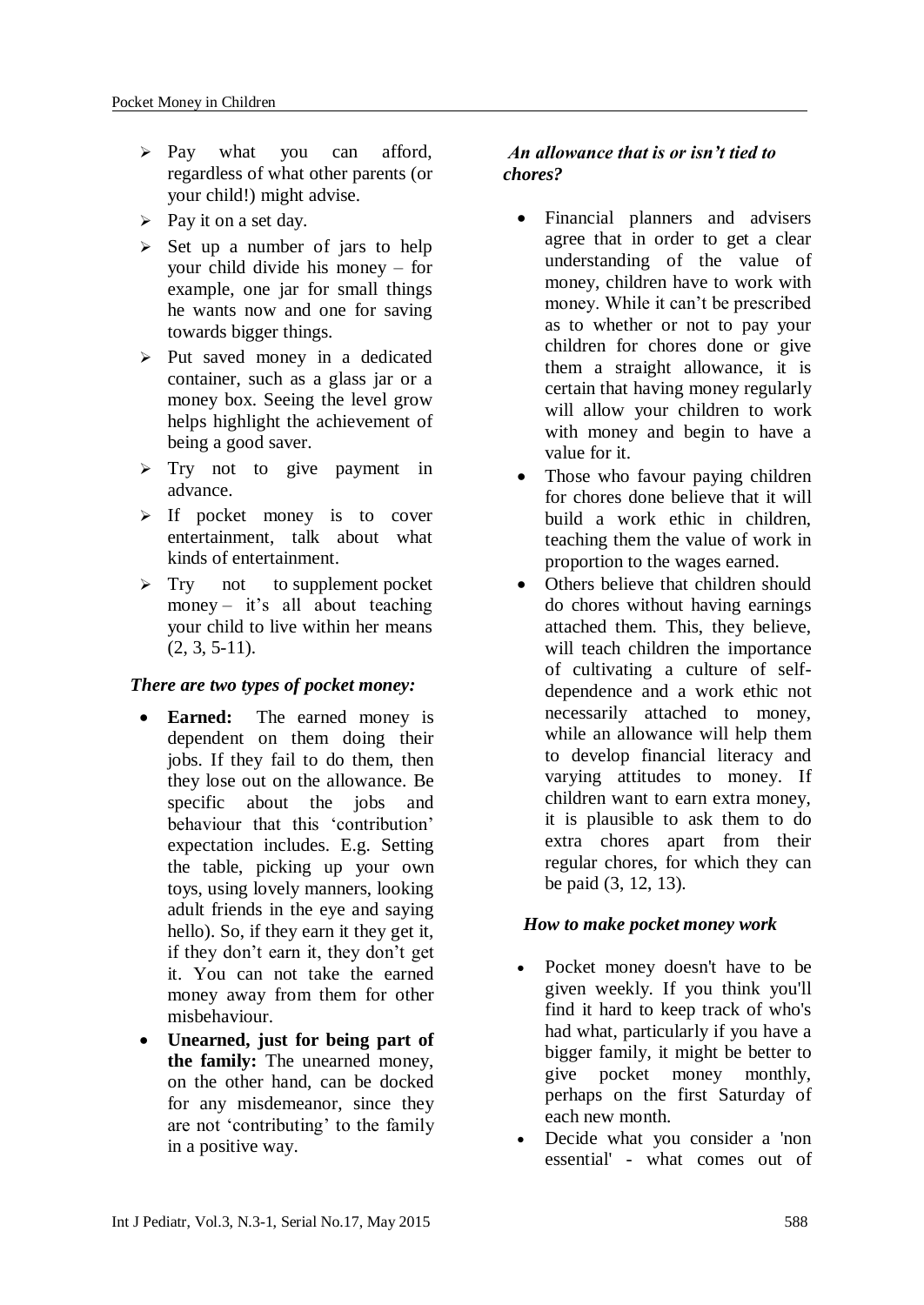pocket money and what doesn't and be sure to make this clear to your child. Will pocket money cover holiday spending money, for example, or will they get extra for special events like days out at theme parks or similar?

- To make the experience of handling their own money as useful as possible, try not to interfere in your child's financial decisions. If they decide to save for something really worthwhile, all well and good, but if they fritter their money away on that week's new fad, try not to get too worked up. Sure, you can explain to them that their money's going to waste and that instant gratification is nothing like as satisfying as making a much more considered purchase but remember that you're trying to help them become self-reliant individuals and that they're bound to make a few mistakes on the road to independence. Or you could strike a balance by encouraging your child to put away a portion of their pocket money or allowance into a savings account, while the rest is theirs to spend as they choose.
- When your child reaches their savings target be sure to congratulate them on their achievement and help them to really appreciate the moment by making a special trip to the shops to purchase their much longed for item. Let them hand over the money so they can experience a real sense of achievement (1, 2, 6).

#### *The positives of pocket money for kids*

Many parents have different opinions when it comes to giving their children pocket change. For those of you who need a little convincing and are still unsure about dish out cash, here are some reasons why giving your child pocket change is (can be) a good thing.

#### **Benefits of pocket money**

#### *Allows children to feel independent*

By giving children money you are allowing them, to some degree, to be independent. Children love any chance at playing "grown up." Beyond them feeling independent, you're teaching them how to manage their own finances! Many kids will appreciate the fact they have been given this privilege and trusted to handle an amount of money wisely.

#### *Teaches them the value of money*

How can we expect kids to truly understand the value of money if they've never had to purchase an item themselves? Giving them pocket change can help them learn how much certain thing cost and the the value of money. Giving them an early exposure to money will better prepare them for the real world and a life of independence! This will also help children understand that nothing is free.

### *Allow them to make financial mistakes before it really matters*

Let your children make their own mistakes with money and they will hopefully learn a few valuable lessons about saving and spending before they reach adulthood and have to make some serious financial decisions. Teach them to put a small amount of their pocket money away each month so at the end of the year they can treat themselves to something they really want. However, don't monitor it and, at the end of the year, if they haven't saved a penny, they won't be able to treat themselves.

#### **How to give children pocket money?**

*Make them earn their money*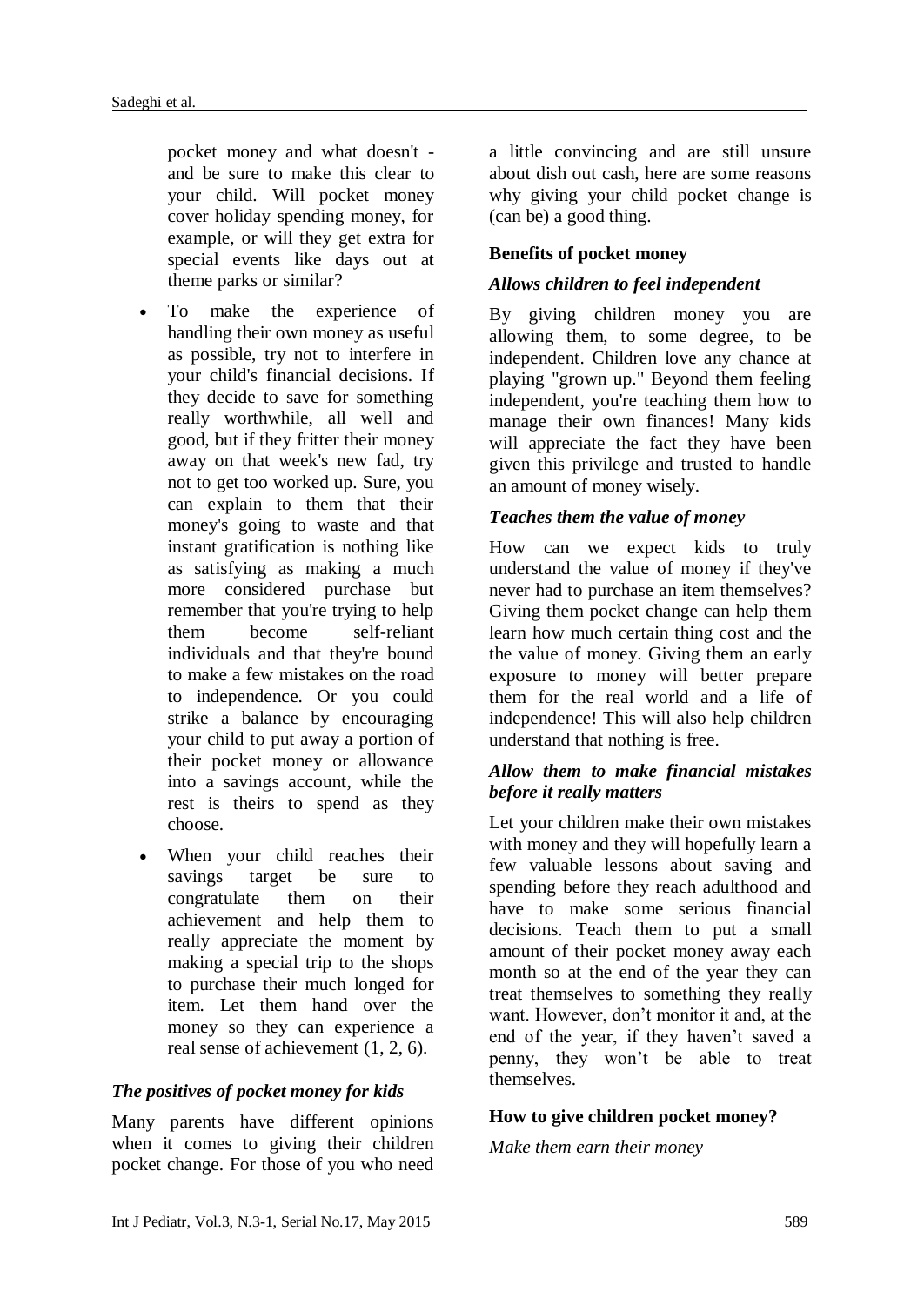This is another bone of contention among parents, some of whom feel pocket money should be a given right and some who think children should have to work for it. Studies show that children who have earned their money from doing chores such as washing the family car or helping with the dishes, valued the money more and were more careful with it than children who were just handed it.

## *Ask friends and family how much they give*

Sometimes it can be difficult to decide how much to give your kids each time. Do they need just a few dollars or is 20 dollars near the mark? Consider your child's age and what they will need to spend some of their money on. It may also be helpful to ask other moms and friends to see how much they give their kids -- this could be a benchmark for you and make the decision easier. Don't just ask one parent, they can provide an over inflated amount to their child, or far less than what will cover the expenses you expect your child to meet with their money.

## *Keep your side of the bargain and be consistent*

Make sure you always give your child what they have earned, consistently and on time every week. If you are late with payment or forget to give it to them, especially after they have successfully completed all the chores that are required of them, they may become fed up and confused as to the point of it (1, 6, 14).

Your child might get the hang of managing money earlier than most if you take a little time to teach them these important lessons.

## **Ages: 4-7**

*When to introduce pocket money*

Although research has shown that many parents introduce pocket money when their children are about six or seven years old, some parents don't feel comfortable giving pocket money at all and there are no hard and fast rules just as there are no "right" or "wrong" ways to teach kids about finance and money, just your way.

But if you notice some of these things then your child might be ready to try managing some pocket money:

- They understand that you need money to get things from shops.
- They understand that spending all their money today means there is no more until the next payment time.
- They need money to buy school lunches, catch the school bus or to buy a comic. In this case, pocket money can help your child to plan their daily spending so that their money lasts for the whole week.

## **Ages: 8-13 years**

## *The value of money*

As they get older you can teach them about:

- The value of money and the relative price of things.
- Spending and accepting that money is gone once it's spent
- Earning and understanding that earning money can be enjoyable as well as hard work, but usually that's the only way to get it
- Saving and teaching them about investing using short-term and long-term goals
- Borrowing and understanding the importance of repaying borrowed money.
- The differences between cash, cheques and credit cards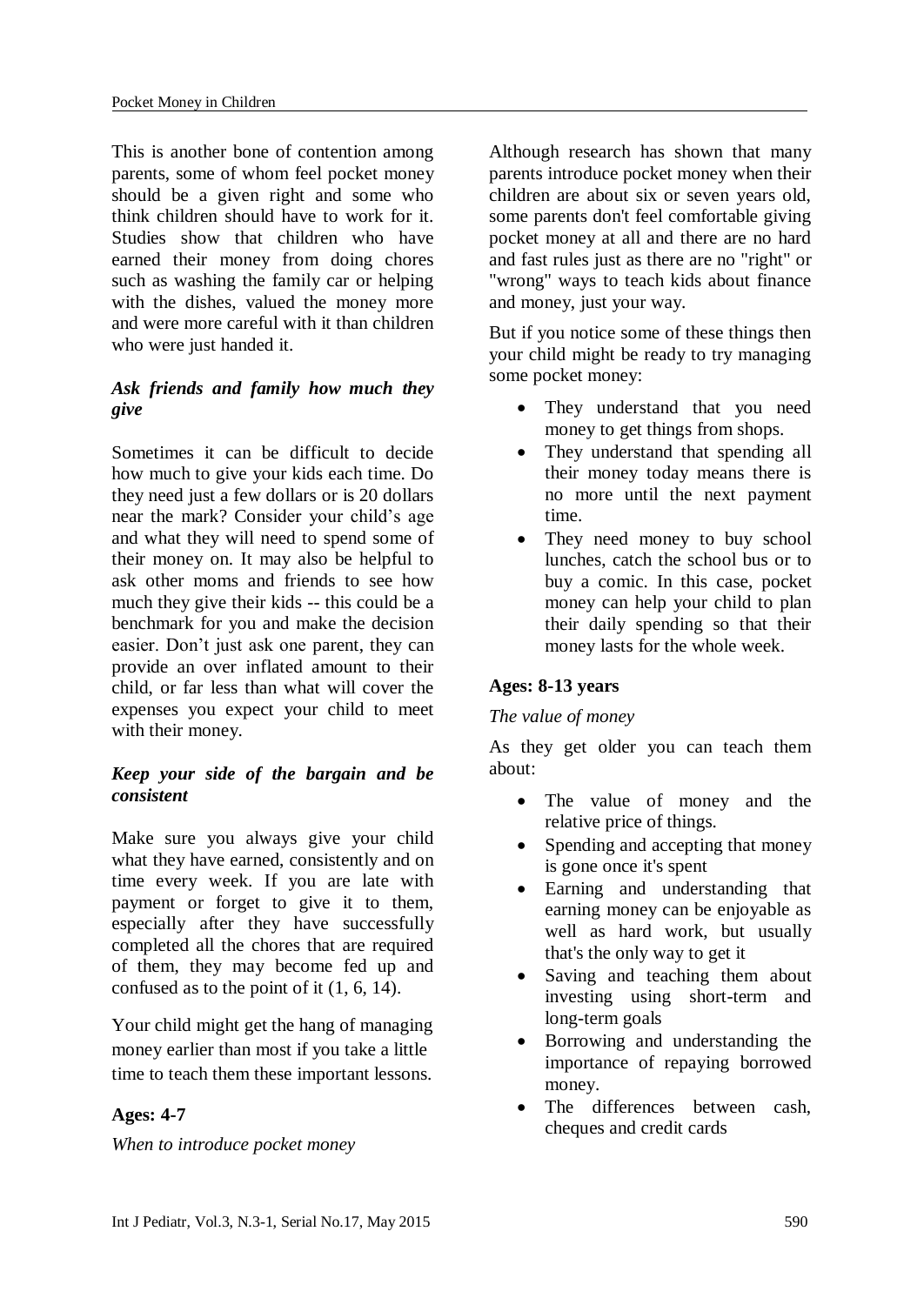When using a credit card at a restaurant, take the opportunity to teach your children about how credit cards work. Explain to them how to verify the charges, how to calculate the tip, and how to guard against credit card fraud. Many children don't learn the value of money if all they see is you paying by card which may appear to be just like magic to them.

### **Ages: 14-18**

#### *Pocket money to allowance*

Pocket money often changes into an allowance once your child turns into a teenager. This can also change to a monthly rather than a weekly system to help them learn about budgeting. So talk with your teen about changing from pocket money to an allowance as it moves the sense of responsibly up a notch or two and they will enjoy the independence and freedom.

#### *This means:*

Their money needs to be spread over the whole month. If they have a mobile phone, for instance, they need to make sure there is enough money to pay the cost of the calls at the end of the month.

- They can plan for large purchases and watch out for bargains and special offers.
- They can negotiate what their money is spent on.
- They are more responsible for what they buy as it is their own money.
- Talk with the adults who give you the money about changing from pocket money to an allowance, or to start a regular allowance.

It's also important to alert older children to the dangers of borrowing and paying interest. If you charge interest on small loans you make to them, they will learn quickly how expensive it is to rent someone else's money for a specified period of time.

Be cautious about making credit cards available to your teenager, even when they are entering college. Credit cards have a message: "spend!" Some students describe using their cards for cash advances and also to meet everyday needs, instead of just for emergencies (as originally planned). Many of those same students find themselves having to cut back on classes to fit in part-time jobs just to pay for their credit card purchases (1, 3, 14- 17).

## **Conclusion**

The main reason for giving pocket money is to help children learn to manage money while they are young and parents can still guide them. Pocket money can help children feel that they are important members of the family because they are given part of the family's spending money. It helps children to make choices. They learn that sometimes people have to wait and save up to get what they really want. It can be a problem if there is not much money to spare in the family.

Even a very small amount can give a child the feeling of some independence. In some families children are given what they ask for and do not get pocket money. If this works well for their family there is no need to give pocket money. However some parents feel their children haven't really learnt about money and how to manage it with this method. The age at which you start giving pocket money depends on your child and you. Check what their friends' parents are doing so they don't feel too different. Some parents put part of children's pocket money in a bank account for them. Some parents give pocket money and ask the child to bank some regularly.

The amount of pocket money needs to be linked to age, stage of development and their needs (not wants): A child in preschool and lower primary school may get enough to buy some toys and a sticker